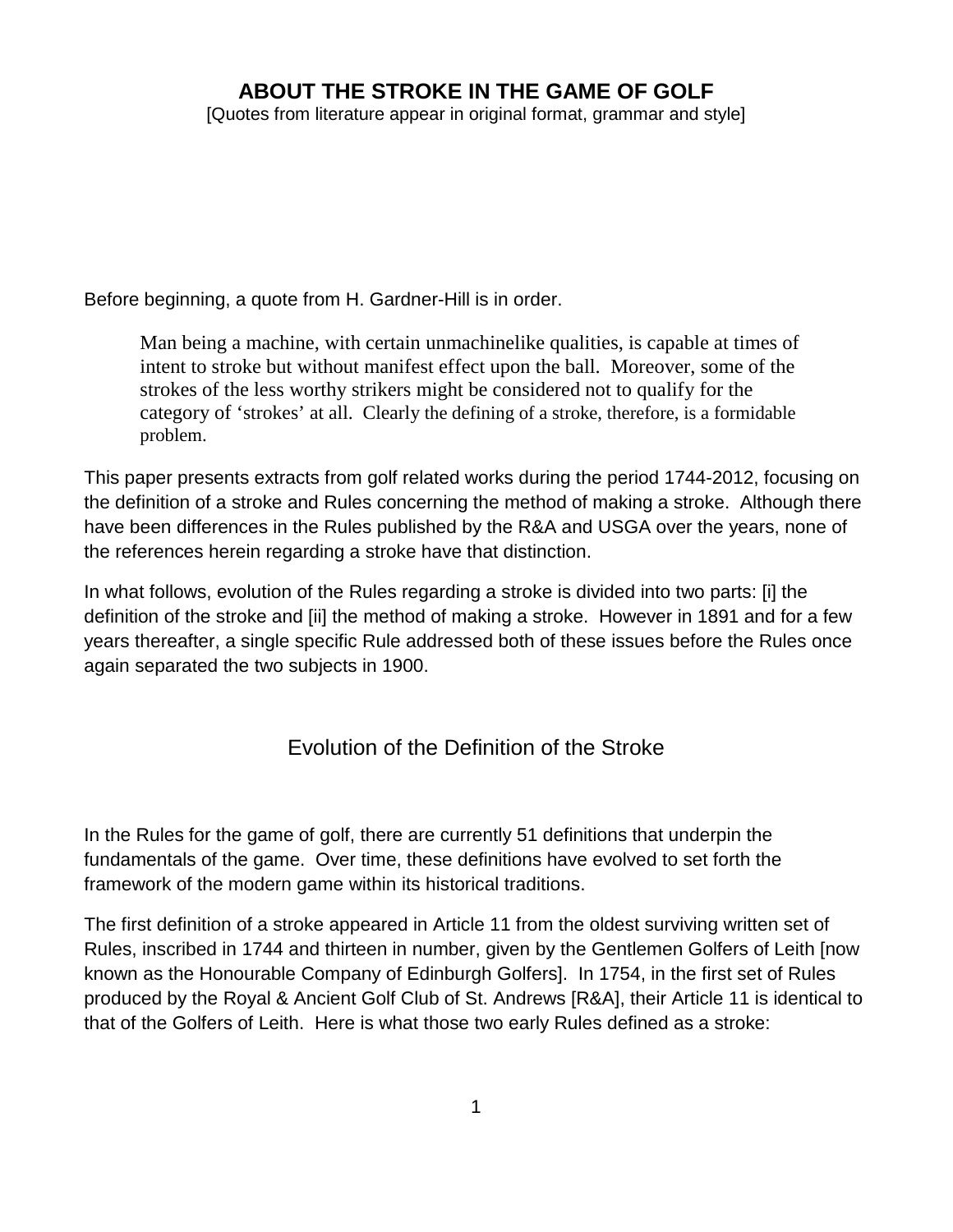### **If you draw your Club in order to Strike & proceed so far in the Stroke, as to be bringing**

### **down your Club; If then, your Club shall break, in, any way, it is to be Accounted a Stroke.**

Over the next centuries, small changes are evident. It is clear that the early concern was in the fact that a club might break and how this might affect whether a stroke had occurred or not. It may be concluded that there was a commonly accepted meaning of the word "stroke" such that a formal definition was not needed.

### **1812**

If, in striking, the club breaks, it is nevertheless accounted a stroke if the player either strike the ground or pass the ball.

### **1842**

If, in striking, the club breaks, it is nevertheless to be accounted a stroke, if the part of the club remaining in the player's hand either strike the ground or pass the ball.

### **1891**

This year marks the end of the past concern with the issue of a club breaking as it relates to a stroke having been made. From this point on, the method of making a stroke became of primary interest and a Rule was introduced in 1891 as Rule 4, which in the second sentence also included the essence of the modern definition of a stroke including the word "intent" [see the section below for a continued discussion of the method of making a stroke]. Rule 4 was adopted by the USGA in 1895 and reads as follows:

The ball must be fairly struck at, not pushed, scraped, or spooned, under penalty of the loss of the hole. Any movement of the club which is intended to strike the ball is a stroke.

### **1900**

Here is the first appearance of a separate Rule or definition with a near modern version of the definition of a stroke, which is now separated from the Rule governing the method of making a stroke. It is unclear if the exception below referring to Rule 4 meant that if a ball were not fairly struck at [that is, by pushing, scraping, or spooning] such a movement of the club would not be counted as a stroke.

A 'stroke' shall be any movement of the ball caused by the player, except as provided for in Rule 4, or any downward movement of the club made with the intention of striking the ball.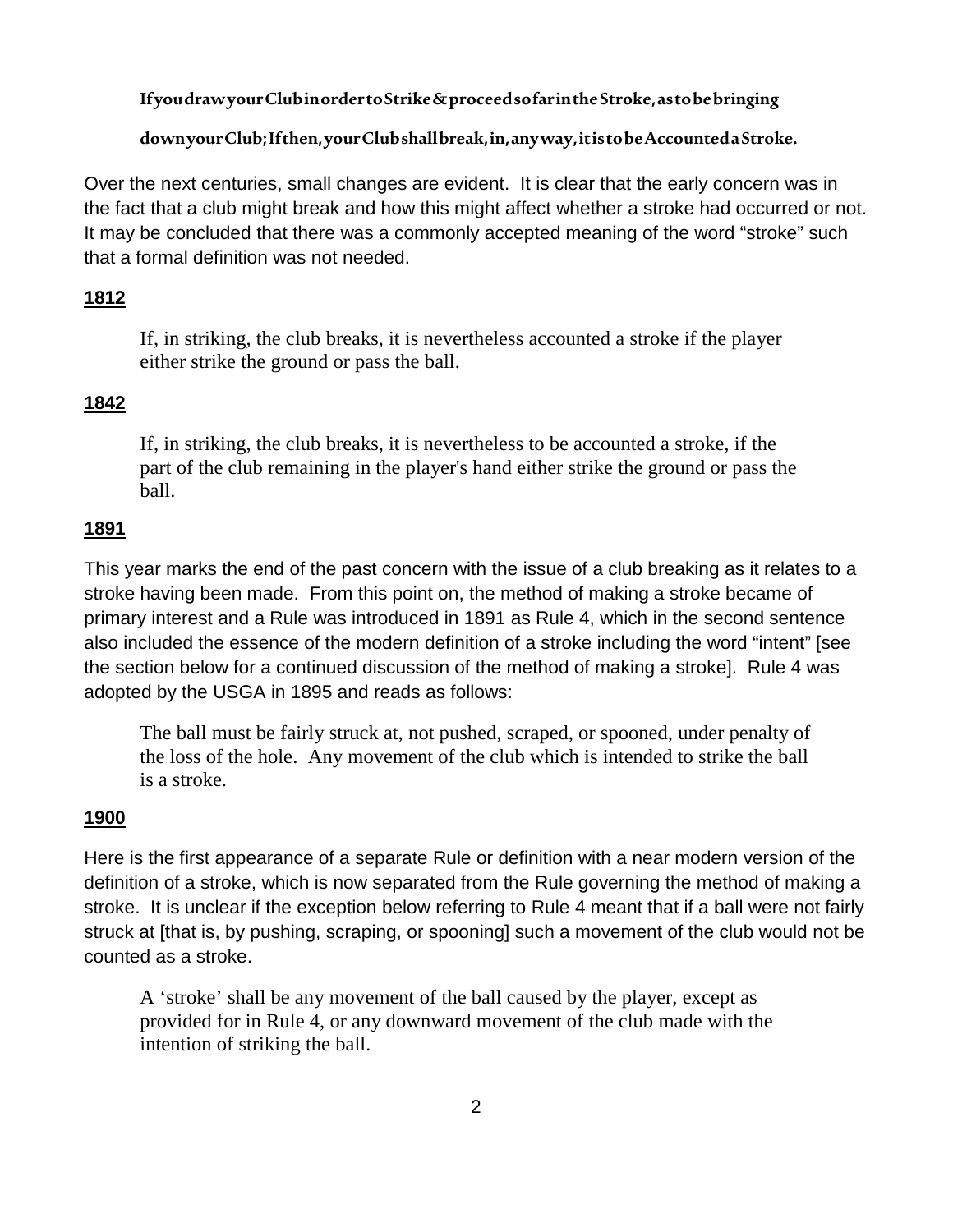## **1903**

This year the Rules omit the reference to Rule 4 that was present in 1900, which seems to be an attempt to clarify the question about whether a stroke is made if the ball is not fairly struck. Additionally, a new reference was inserted to Rule 3 ["If a ball fall or be knocked off the tee in [addressing](http://www.ruleshistory.com/rules1902.html#address) it, no penalty shall be incurred, and it may be replaced, and if struck when moving no penalty shall be incurred."] that seems to clarify that a stroke has occurred in the referenced circumstances. This year was the first time a section labeled as "Definitions" was separately included in the Rules of Golf. Heretofore, definitions were simply individual paragraphs of the Rules, generally in the first part of the Rules.

A 'stroke' shall be any movement of the ball caused by the player, except as provided for in Rule [3,](http://www.ruleshistory.com/rules1902.html#3) or any downward movement of the club made with the intention of striking the ball.

## **1909**

In 1909, the definition seems to continue to imply that even if a ball is unfairly struck, but struck with a club, it is to be counted as a stroke.

A 'stroke' is the forward movement of the club with the intention of striking the ball, or any contact between the head of the club and the ball resulting in movement of the ball, except in the case of a ball accidentally knocked off a tee (Rule [2\(1\)\)](http://www.ruleshistory.com/rules1908.html#2).

## **1934**

In 1934, the definition of a stroke was simplified with removal of the reference to Rule 2, which was included in the part of the Rules governing the teeing ground and a ball falling off a tee. This definition now closely conforms to the form of the modern definition. However, more changes are yet to come.

A 'stroke' is the forward movement of the club made with the intention of striking the ball.

# **1952**

A small but significant change was made for 1952 with the word "moving" substituted for the word "striking" the ball. It is of note that the current Rule includes both words for a complete understanding of the purpose of the stroke. There are no available contemporary references to discussions about this change as to why it was necessary for defining a proper making of the stroke.

A "stroke" is the forward movement of the club made with the intention of moving the ball.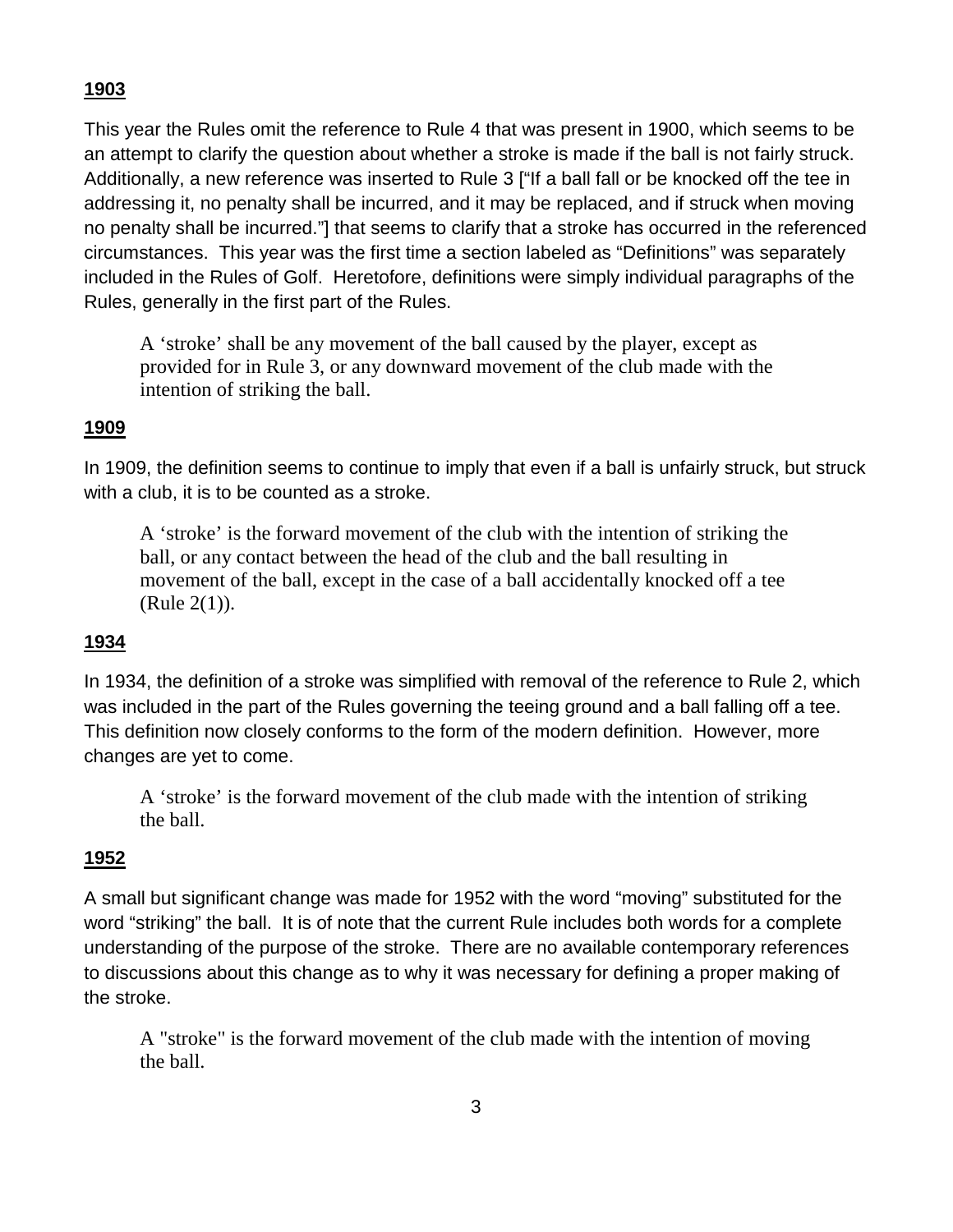## **1956**

In 1956 both of the words "moving" and "striking" the ball are included with the addition of the word "fairly," which was later deleted in 2004 because of the implication that a ball not fairly struck would not be counted as a stroke. This latter addition is a return to the implication present in the Rules of 1900.

A "stroke" is the forward movement of the club made with the intention of fairly striking at and moving the ball.

## **1988**

The evolution continues with the addition of the words "checking his downswing voluntarily."

A 'stroke' is the forward movement of the club made with the intention of fairly striking at and moving the ball, but if a player checks his downswing voluntarily before the clubhead reaches the ball he is deemed not to have made a stroke.

## **2004**

Deletion of the word "fairly" eliminates the ambiguity of whether or not a stroke has been made if the ball is not struck fairly. This latest change results in conformity to the 2016 version of the definition of a stroke.

A 'stroke' is the forward movement of the club made with the intention of striking at and moving the ball, but if a player checks his downswing voluntarily before the clubhead reaches the ball he has not made a stroke.

The evolution of the definition of a stroke was in a fashion comparable to that of the development of many other definitions. Intention of striking the ball has been a key component since 1891.

# Introduction of Rules Regarding the Method of Making a Stroke

The 1744 Code made no mention of the required method by which a stroke must be made. In succeeding years, there were no Rules introduced governing the method of making a stroke until 1891, followed by significant Rules changes in 1909 and 1968.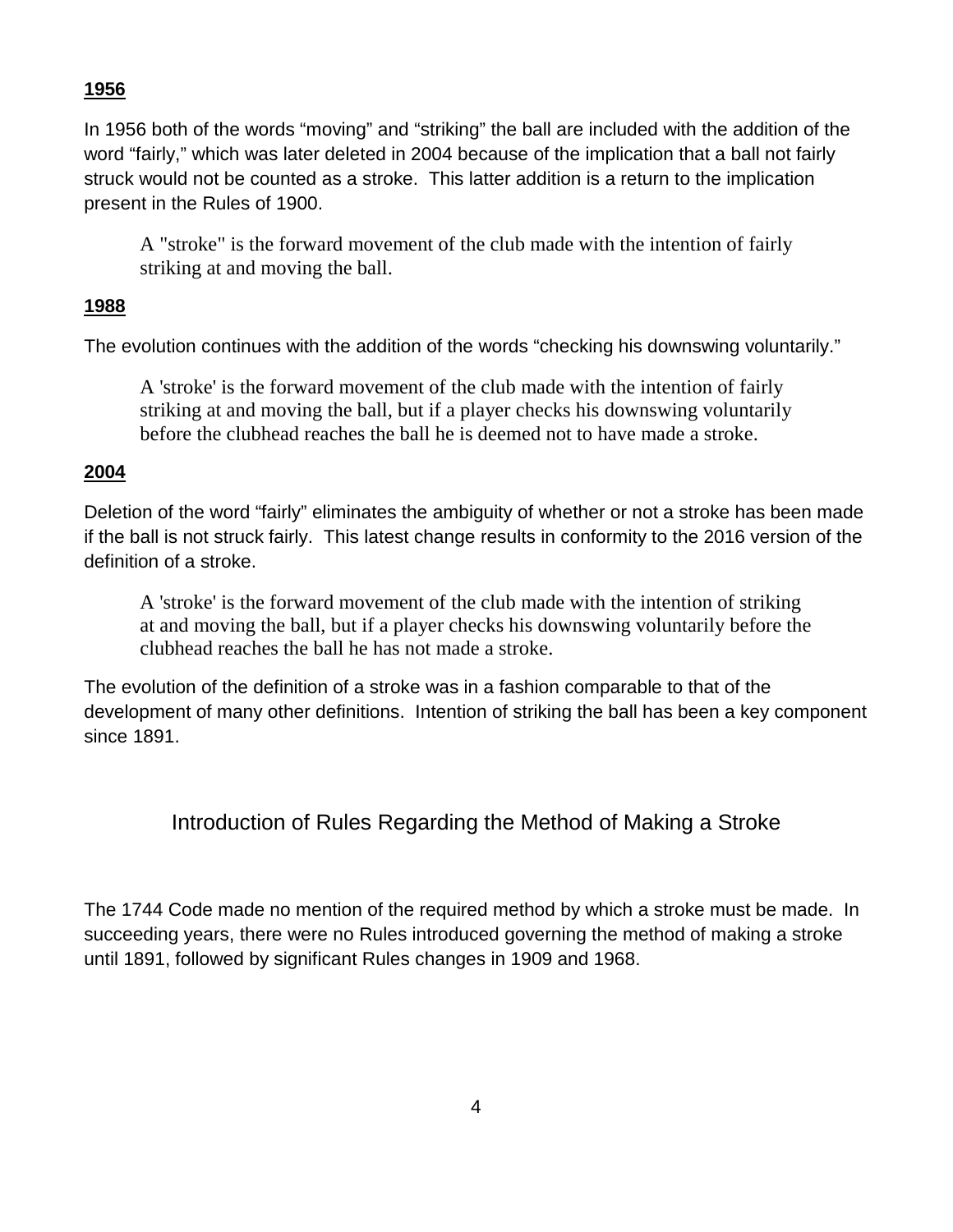### **1891**

The first appearance of a Rule regulating the method of making a stroke appeared in the R&A Rules of 1891 as Rule 4, adopted by the USGA in 1895, as follows:

The ball must be fairly struck at, not pushed, scraped, or spooned, under penalty of the loss of the hole. Any movement of the club which is intended to strike the ball is a stroke.

There is no comparable passage governing a method of making a stroke in any of the Codes published during the period 1744-1891.

Furthermore, a search of the contemporary literature in the period from 1888-1891, such as The Golfing Annual edited by David Duncan and published annually, reveals considerable discussion of the need for revision of certain Rules but nothing suggesting introducing a Rule governing the method of making a stroke [see "The Burning Questions in Golf" in Volume III, 1889-90, The Golfing Annual]. Thus, no firm conclusions can be drawn as to the reasons for the appearance of Rule 4 in the 1891 Code.

However, negotiating a stymie was a difficult task encountered fairly often and it is most likely that some players resorted to variations of the traditional stroke in order to remove some of the difficulty of making a successful stroke, which could be characterized as pushing, scraping or spooning. The introduction of Rule 4 might have been in reaction to those utilizing these variations of the traditional stroke in order to make the game easier. Indeed, the 1909 R&A Decision book contains a Decision, perhaps written much earlier and possibly before the 1891 Rules change that reads as follows:

#### **Decision 25, Portishead Golf Club.**

Is it permissible to negotiate a stymie by laying the club on the ground and lofting the ball by pulling the back of the club along the ground?

*Answer*. – No. It is not a fair stroke, but a scrape.

#### **1909**

In 1909, the Rules introduced a significant modification to Rule 4 appearing as Rule 5 that added the words "with the head of the club" that would eliminate the billiard shot using the grip end of the club as follows:

The ball must be fairly struck at with the head of the club, not pushed, scraped, nor spooned. The penalty for a breach of this rule shall be the loss of the hole.

This modification most likely resulted from a Decision of the R&A Rules Committee mentioned in The Golfing Annual, Volume XVIII-1904-05, page 12: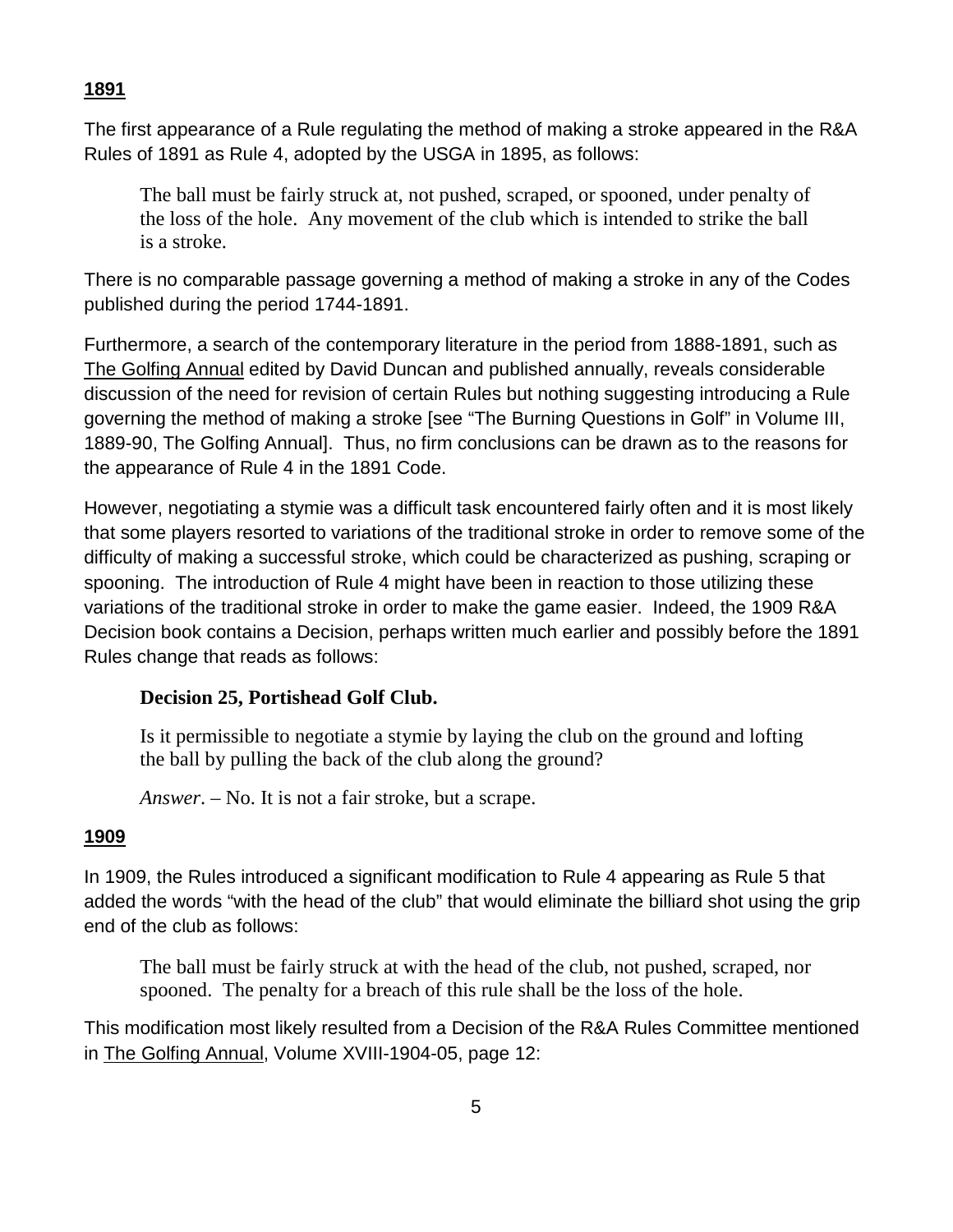Q. – The competitor who returned the best score in a Medal round adopted an unusual method of putting. The competitor knelt down and used the handle end of the club shaft to strike the ball in the same manner that a billiard ball is struck with a cue. Is this legal?

A. – This method of putting is absolutely illegal.

Since 1909, the Rule governing the method of making a stroke has not been changed and currently appears in the 2016 Rules of Golf, as follows:

The ball must be fairly struck at with the head of the club and must not be pushed, scraped or spooned.

Also appearing in 1909 were two Decisions by the R&A dealing with croquet putters:

### **Decision 229, Nga Motu Golf Club, New Zealand.**

With regard to "Make and Form of Golf Clubs" is it permissible to use a small croquet mallet to putt with?

*Answer*. – No. A croquet mallet is not a golf club and is inadmissible.

### **Decision 230, Pickeridge Golf Club.** [in part]

In a stroke competition a competitor used a putter made in the form of a croquet mallet. Is he disqualified?

*Answer*. – The Rules of Golf Committee is of the opinion that the time has come for the Royal and Ancient Golf Club to decide at a General Meeting whether the various mallet-headed implements at present in use are to be permitted or not. The Rules of Golf Committee is, however, of opinion that it is not allowable to employ the vertical croquet stroke as a method of putting. The Committee considers that it is much to be deplored that players, instead of trying to master the use of golf clubs, should endeavour to overcome the difficulties of the game by using implements which have never been associated with it.

The R&A subsequently ruled that not only were croquet mallets not permitted but took the opportunity to bar the use of a standard putter with a single-faced mallet-shaped head [known as the Schenectady Putter]. The USGA disagreed with the latter interpretation and the dispute continued until agreement on the unified Code of 1952 that permitted the Schenectady Putter.

#### **1968**

The predecessor to the present Joint Rules of Golf Committee was the aptly named two Negotiating Committees consisting of a USGA Committee and an R&A Committee. These Committees met in the Spring of 1967 to settle on language to appear in the 1968 revised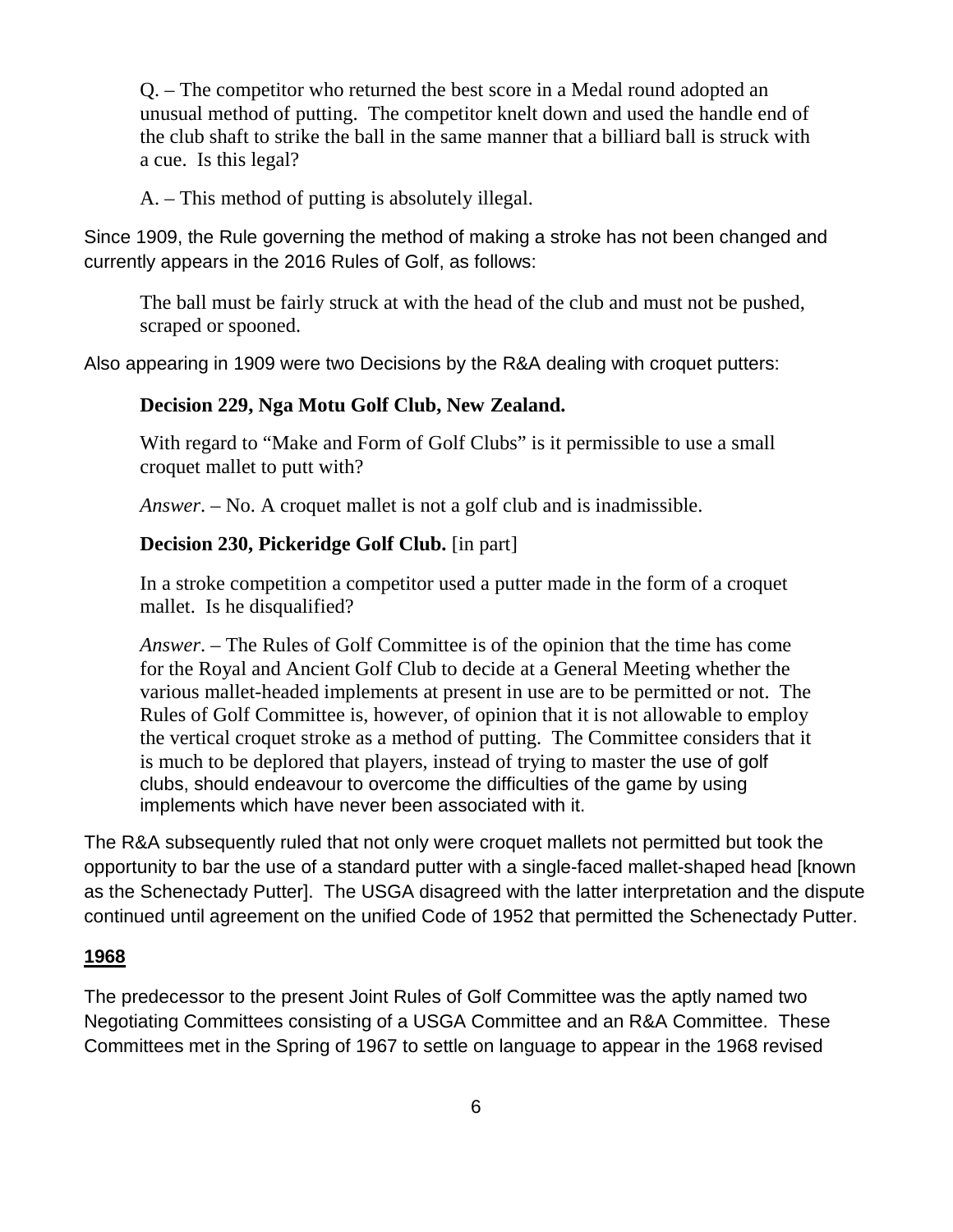Rules of Golf. Here is a quote from an article written by Joseph C. Dey, appearing in The Golf Journal, June 1967, addressing the issue of croquet style putting:

. . . one of the major discussions of the meeting [is] the question of what to do about odd putting methods which have developed with center-shafted putters and which often resemble croquet more nearly than the traditional golf stroke: methods which some critics say isn't golf. The adherents of such styles include two former Captains of the R&A, the present President of the USGA, Wm. Ward Foshay, who attended the Sandwich meetings: and a few prominent players, including Sam Snead.

The results of these deliberations were the adoption of three separate changes to the Rules of Golf that effectively prohibited croquet style putting. These Rules remain in effect today and are:

- **Rule 16-1e. Standing Astride or on Line of Putt.** The player must not make a stroke on the putting green from a stance astride, or with either foot touching, the line of putt or an extension of that line behind the ball.
- Club shafts including those for putters must be substantially straight and plain in form and generally circular in cross-section.
- A shaft at right angles to the head is prohibited.

The reactions in articles published at the time were generally supportive of these changes.

# Summary and Conclusions

In examining the original Rules of Golf from 1744, one might ask – why is there no reference to the most fundament principle of golf, the ball must be played as it lies? The answer must be that such a traditional and essential ingredient of playing the game was widely understood by all playing the game.

A different question but with a similar answer might apply also to the absence of a definition of the stroke in the early Rules other than to address the issue of a club breaking during the stroke. However, this similar answer - a stroke is a traditional and essential ingredient of playing the game and is widely understood by all playing the game - may be a reasonable approach for the small group of Scotts playing the game in the middle of the 18<sup>th</sup> century but hardly suffices for the many and diverse populations who are now playing the modern game.

Golf has met challenges to the historical and customary ways of playing the game with both [i] opinions that procedures were untraditional and [ii] changes to the Rules.